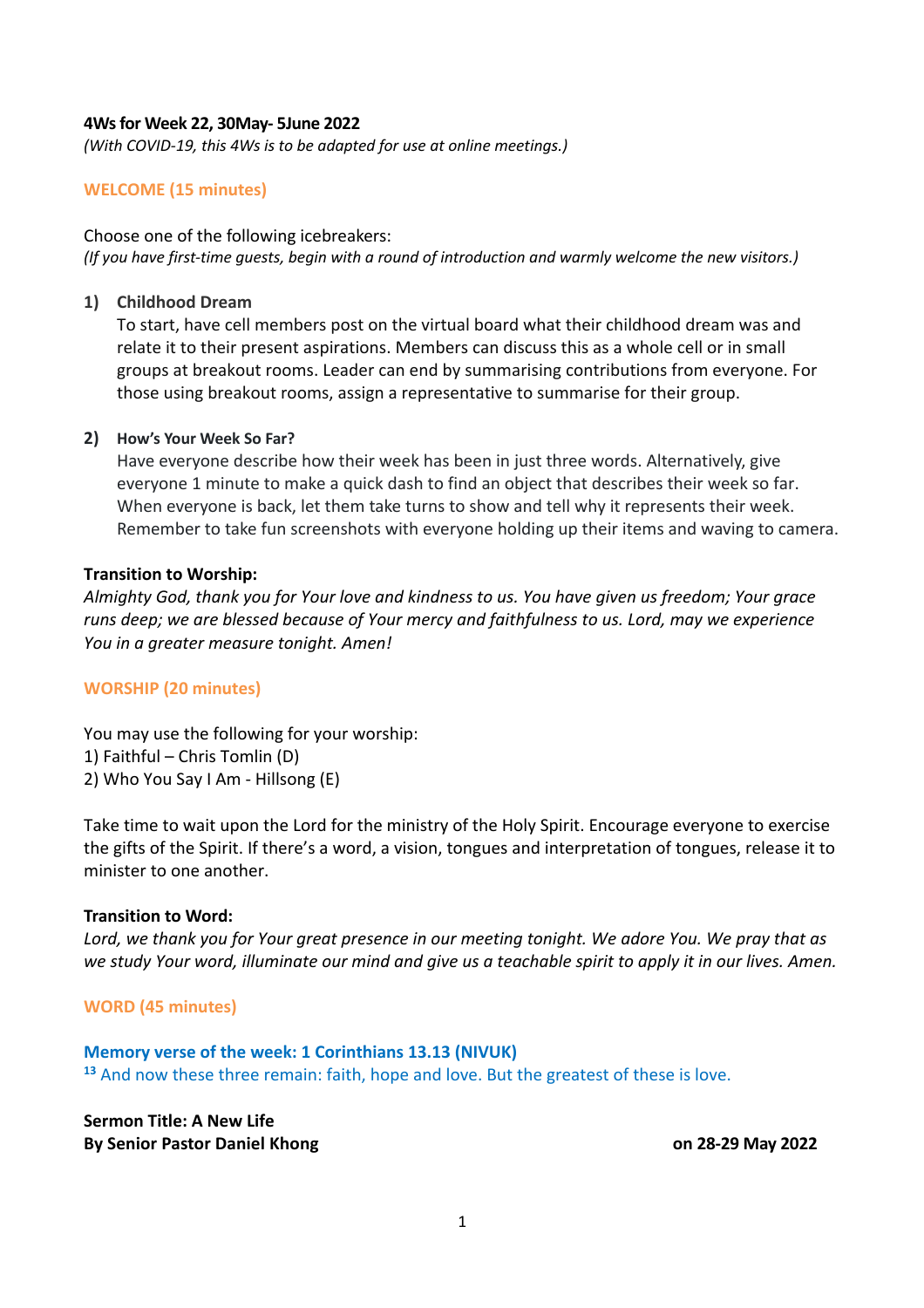## **Scripture Passage: 2 Corinthians 5:14-21 (NIVUK)**

**<sup>14</sup>**For Christ's love compels us, because we are convinced that one died for all, and therefore all died. **<sup>15</sup>** And he died for all, that those who live should no longer live for themselves but for him who died for them and was raised again. **<sup>16</sup>** So from now on we regard no one from a worldly point of view. Though we once regarded Christ in this way, we do so no longer. **<sup>17</sup>** Therefore, if anyone is in Christ, the new creation has come: the old has gone, the new is here! **<sup>18</sup>**All this is from God, who reconciled us to himself through Christ and gave us the ministry of reconciliation: **<sup>19</sup>**that God was reconciling the world to himself in Christ, not counting people's sins against them. And he has committed to us the message of reconciliation. **<sup>20</sup>** We are therefore Christ's ambassadors, as though God were making his appeal through us. We implore you on Christ's behalf: be reconciled to God. **<sup>21</sup>**God made him who had no sin to be sin for us, so that in him we might become the righteousness of God.

### **Introduction**

Baptism is about "A New Life". Following Jesus isn't just about knowing that Jesus died for our sins, and we are saved. It's about dedicating our lives to following Jesus. Baptism is one such step. When we get baptized, we enter a new life. Last weekend, SP shared that a new life with Jesus leads us to:

- 1. A Renewed Future
- 2. A Revealed Purpose

#### **Discovery and Understanding Questions:**

### **Q1. What does a Renewed Future looks like for a believer?**

**A1.** Biblically, the word 'renew' means to give fresh life to; to replace (something that is broken or worn out). God's new beginning will lead us to a renewed future. It is to start afresh, start over or to have a clean slate. God knows our sins and our past; but despite all these, God wants to give us a new beginning so that we can have a renewed future that is not affected or dependant on our past.

#### **2 Corinthians 6:16-17 (NIVUK)**

**<sup>16</sup>**So **from now on** we regard no one from a worldly point of view. Though we **once** regarded Christ in this way, we do so no longer. **<sup>17</sup>**Therefore, if anyone is **in Christ**, the **new** creation has come: the **old** has gone, the new is here!

What this tells us is that in Christ, we find a new beginning that gives us a renewed future. Without Christ, sin rules our lives and our future is ruined.

### **Romans 6:23 (NIVUK)**

<sup>23</sup> For the wages of sin is death, but the gift of God is eternal life in Christ Jesus our Lord.

#### **Romans 3:23 (NLT)**

<sup>23</sup> For everyone has sinned; we all fall short of God's glorious standard.

#### **Isaiah 43:24-25 (NIVUK)**

… But you have burdened me with your sins and wearied me with your offences. **<sup>25</sup>** 'I, even I, am he who blots out your transgressions, for my own sake, and remembers your sins no more.

#### **Isaiah 38:17 (NIVUK)**

… In your love you kept me from the pit of destruction; you have put all my sins behind your back.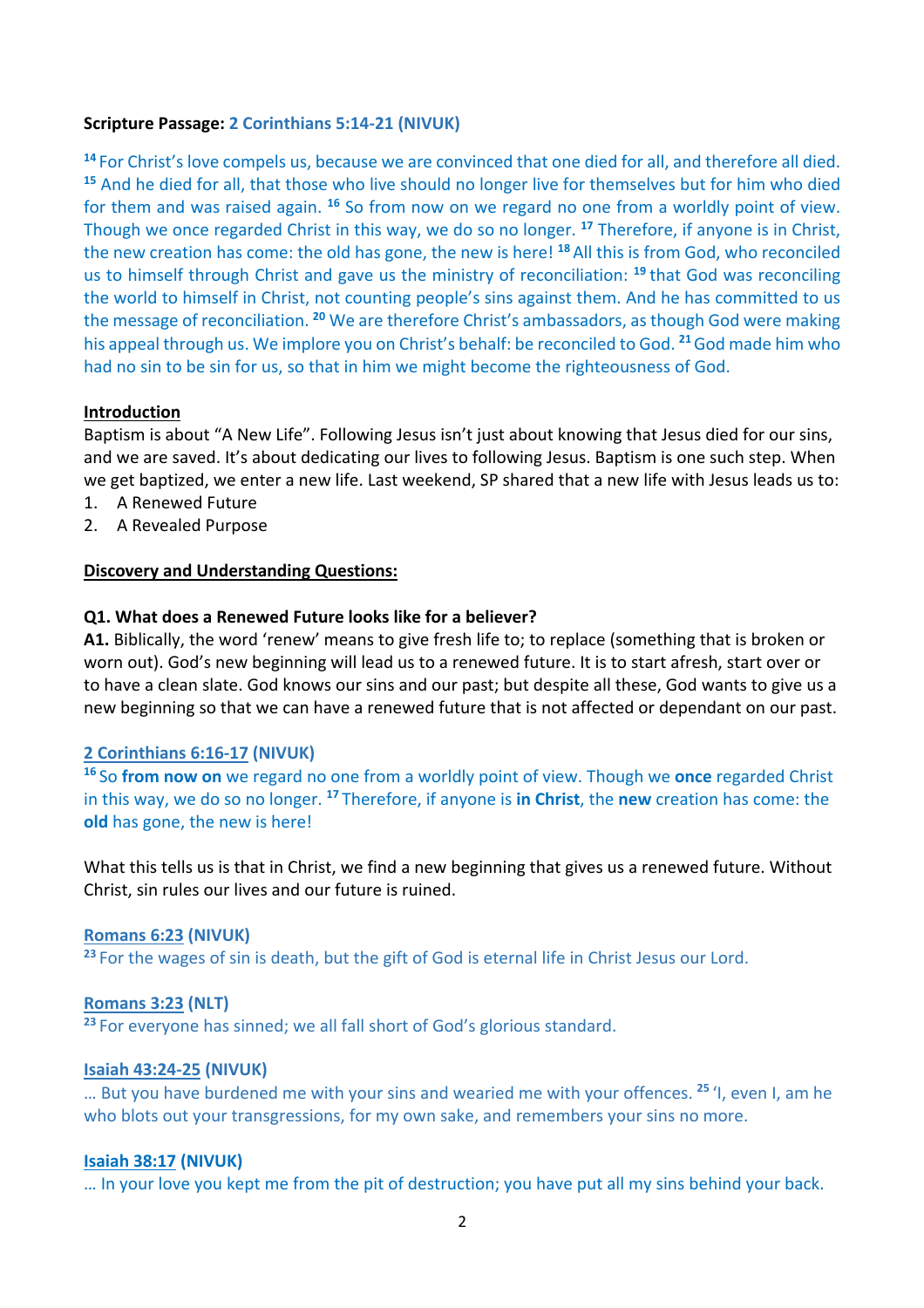## **Q2. To find my purpose, I have to go back to God. What is God's Revealed Purpose for me?**

**A2.** As we commit ourselves and make ourselves one with God, we begin to be able to perceive the purpose for our lives that He's revealing to us. Often in life, we all try to figure out our own purpose. We live for ourselves, chasing our own dreams, ambitions, and so on. And along the way, we do find things that we're good at. But just because we're good at it doesn't mean that it's our purpose. In the end, our purpose is determined by our Creator.

### **Colossians 1:16 (NIVUK)**

**<sup>16</sup>** For in him all things were created: things in heaven and on earth, visible and invisible, whether thrones or powers or rulers or authorities; all things have been created through him and for him.

## **2 Corinthians 5:15 (NIVUK)**

**<sup>15</sup>** And he died for all, that those who live should no longer live for themselves but for him who died for them and was raised again.

## **Ephesians 2:10 (NIVUK)**

**<sup>10</sup>** For we are God's handiwork, created in Christ Jesus to do good works, which God prepared in advance for us to do.

## **2 Corinthians 5:18-19 (NIVUK)**

**<sup>18</sup>** All this is from God, who reconciled us to himself through Christ and gave us the ministry of reconciliation: **<sup>19</sup>** that God was reconciling the world to himself in Christ, not counting people's sins against them. And he has committed to us the message of reconciliation.

### **Matthew 28:19-20 (NIVUK)**

**<sup>19</sup>** Therefore go and make disciples of all nations, baptising them in the name of the Father and of the Son and of the Holy Spirit, **<sup>20</sup>** and teaching them to obey everything I have commanded you. And surely I am with you always, to the very end of the age.'

God has this purpose for all of us - to bring His message to the world. This is the underlying truth. Yes, the outworking of this purpose will look different for each of us. Some of us preach behind a pulpit. Some of us preach through actions. Some of us preach by shaping national policies. Some of us preach by serving communities. The list can go on and on. But ultimately, the underlying truth is that just as we have been reconciled to God, we must help others be reconciled to God because He has committed this ministry to us. We are God's ambassador. While the world tells us to find our purpose by looking inwards, God's word tells us to find our purpose by looking upwards.

### **Application Questions**

Break into smaller groups, share, pray and minister to one another.

**Q1**. Do you find God's purpose for your life being revealed to you more and more? Share.

**Q2.** Share what are some changes you need to make in your life to live in God's revealed purpose.

## **Transition to Works:**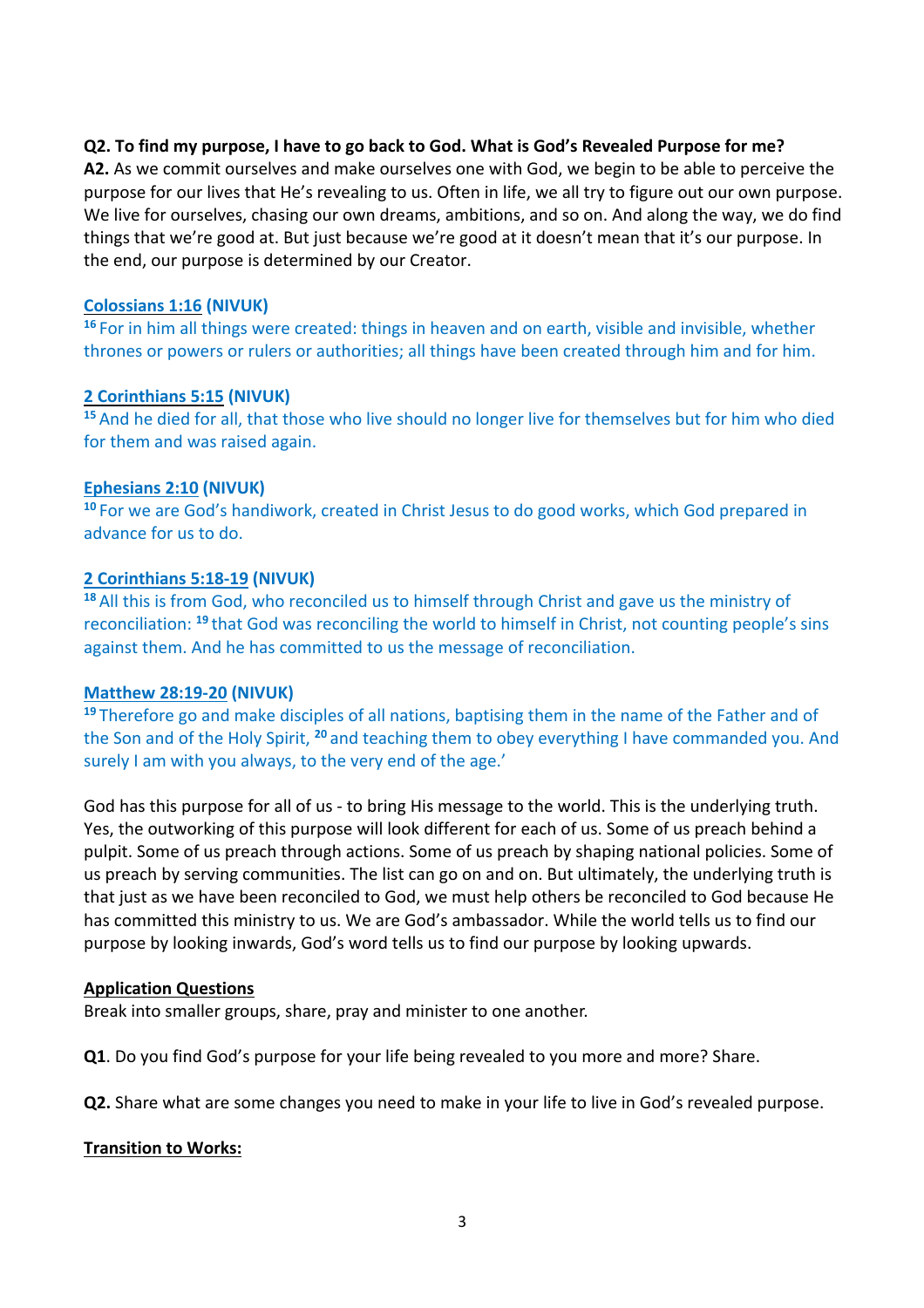*Lord, Your word tells us that You always lead us in triumphal procession and through us spread everywhere the fragrance of the knowledge of You. Lord, we pray that in the coming week, we will spread Your kindness and truth around us. Amen*

# **WORKS (15 minutes)**

# **1. Volunteering in the Church**

Provide an opportunity for each Member to consider, and share an area of ministry that he/she may want to go into. Perhaps as a CG, you may want to decide to go into an area of ministry in the Church. Get Members to go into the FCBC portal to volunteer. If possible, do it together during the Cell time. But be careful that CG Members don't feel pressured to do so.

## **2. Focus on CG Outreach**

The focus of CG meetings is *edification, equipping* and *evangelism*. In each CG meeting, spend some time to encourage your members to do personal outreach right where they are. Give some time each week during the WORKS portion for them to share their outreach efforts. Plan regular (monthly or quarterly CG outreach, either as a whole CG or in separate groups) into your CG roster.

# **3. Pray over the COVID-19 situation**

Consecrate some time each CG meeting to be praying for the situation; and to remain connected with one another.

# **4. Continue to Connect**

- **a) With cell group members**
- 1. Hold your cell members accountable to watch the Livestream Service.
- 2. Stay connected with members via:
	- a. Synchronize prayer times
	- b. Share devotional thoughts through WhatsApp. Encourage your members to share their Quiet Time Reflections in your cell group chat.
	- c. Create a cell group hashtag Post uplifting messages, sermon videos and notes, or even bookmark pretty verse images by leaving these in your cell group hashtag as a comment.
	- d. Video call each other
- 3. Continue with your cell group meetings online or in-person. Ensure that none of your members fall through the cracks. Continue to monitor the attendance of your meetings.

## **b) With Potential BESTs / Pre-Believers**

- 1. Evangelism need not take a back seat with livestreaming. Invite pre-believing friends/Bests/3x3 contacts (depending on their comfort level) to join you in watching our livestream service. Connect online with them and spur other members to do so.
- 2. When the salvation altar call is made during livestreaming, a Response Form link will be screened over the livestream for those who have responded or want to respond, to fill in. The livestream links are:
	- For English -- **www.fcbc.org.sg/connectwithus**
	- For Chinese *-* **www.fcbc.org.sg/zh/connectwithus**